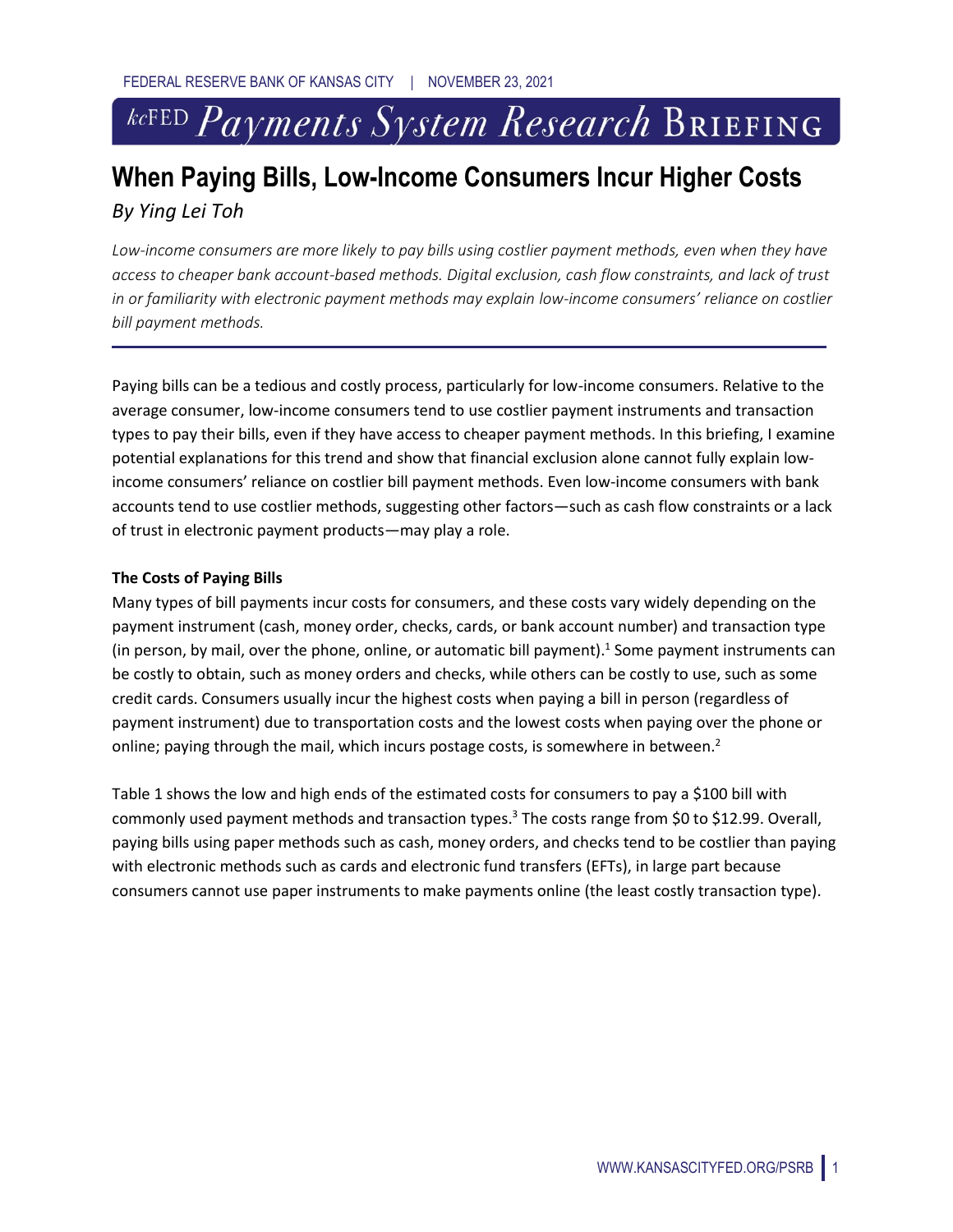|                                                                           | Cost of paying a \$100 bill |         |
|---------------------------------------------------------------------------|-----------------------------|---------|
| Payment method and transaction type                                       | Low                         | High    |
| Cash, in person (directly to biller)                                      | \$3.20                      | \$3.20  |
| Cash, in person via third party bill pay service                          | \$1.50                      | \$12.99 |
| Money order, in person                                                    | \$3.70                      | \$8.20  |
| Money order, mail                                                         | \$1.08                      | \$5.58  |
| Check, in person                                                          | \$3.20                      | \$4.20  |
| Check, mail                                                               | \$0.58                      | \$1.58  |
| Debit/credit/prepaid card, in person                                      | \$3.20                      | \$6.20  |
| Debit/credit/prepaid card, online or automatic bill pay                   | \$0.00                      | \$3.00  |
| Electronic fund transfers (EFTs), online, automatic bill pay, or by phone | \$0.00                      | \$0.00  |

### **Table 1: Estimated Costs of Bill Payments for Common Payment Methods**

Sources: Bureau of Transportation Statistics, U.S. Postal Service, and author's calculations.

The costliest payment method presented in Table 1 is cash, especially when consumers make cash payments via third-party providers of bill pay services. When paying a bill with cash in person, consumers are likely to incur transportation costs. According to the Bureau of Transportation Statistics, the average passenger transit fare was \$1.60 in 2019, implying consumers may incur round-trip transportation costs of \$3.20 on average each time they pay a bill in person. Although most billers do not charge consumers fees for paying in cash, third-party bill pay providers such as MoneyGram and PayNearMe do. The cost of paying a bill with cash varies widely when consumers use a third-party bill pay service, ranging from \$1.50 to \$12.99, depending on the biller and the speed of delivery. Generally, fees are higher for faster payment delivery speed. Because these services are available at retail locations, such as grocery, drug, and convenience stores, I assume consumers may pay bills when they shop there and thus do not incur extra transportation costs.

The cost of paying a bill using a money order also tends to be relatively high—up to \$8.20 per bill though it varies widely. Providers of money orders charge consumers fees ranging from \$0.50 (for postal military money orders) to \$5 (for bank money orders). Consumers can pay with a money order either in person at the biller or via mail. Like cash, paying a bill in person could cost consumers an additional \$3.20 for transportation. In contrast, paying a bill via mail is considerably cheaper: a standard first-class stamp is \$0.58.

The cost of paying a bill with a check is typically lower than with cash and money order. Banks may charge their customers a fee as high as \$1 per check, depending on the bank and the type of checking account.<sup>4</sup> Like money orders, consumers can pay with a check either at the biller in person or via mail, incurring an additional cost according to the transaction type.

The cost of paying a bill using a payment card is generally lower than using paper methods, though it varies by card and transaction type. Banks and credit card issuers generally do not charge their debit or credit card users a transaction fee, but some prepaid card providers charge users a transaction fee as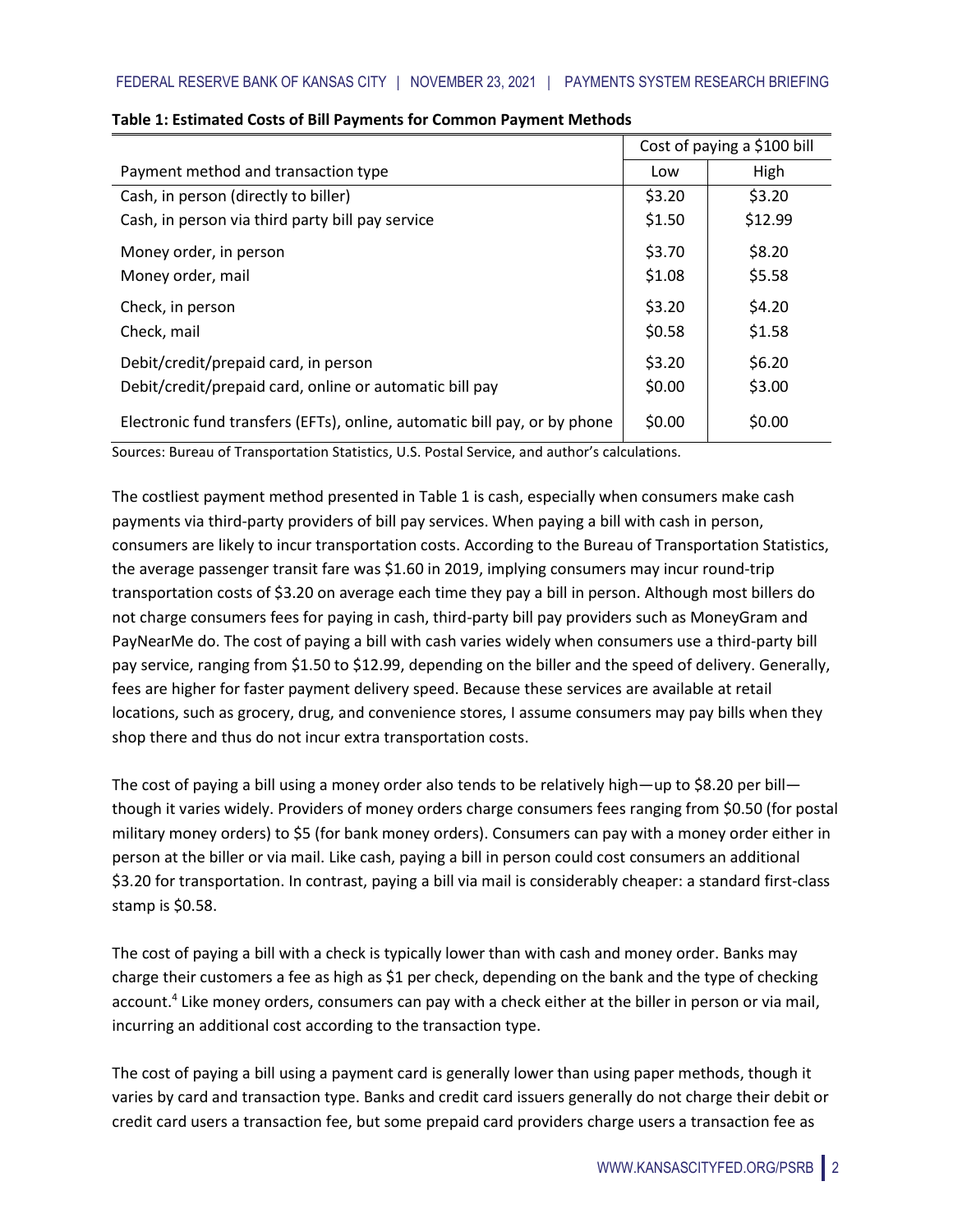# FEDERAL RESERVE BANK OF KANSAS CITY | NOVEMBER 23, 2021 | PAYMENTS SYSTEM RESEARCH BRIEFING

high as \$1. In addition, billers may impose a surcharge of around 2 to 3 percent of the transaction value on consumers who pay with cards, especially credit cards, to help cover the merchant fees charged by card networks and issuers (which are higher for credit than debit or prepaid card payments). The cost of paying a bill using a payment card can also vary by transaction type: although paying a bill online or by phone does not typically incur extra costs, paying in person or via mail does.

Finally, consumers typically incur no costs for using EFTs to pay bills, making them the cheapest bill payment method. Banks and billers generally do not charge fees to consumers when they pay a bill via a transfer from their bank account or through a direct deduction from their payroll. Moreover, EFTs are typically made online or via automatic withdrawal—and, in rarer instances, over the phone—incurring no additional costs for consumers.

# **Low-Income Consumers' Choice of Bill Payment Methods**

Consumers with different characteristics may also prefer different bill payment methods. Prior research has found that low-income consumers (those with annual household income under \$35,000) choose different bill payment instruments than other consumers (Greene and Stavins 2020). To gain insight into how low-income consumers pay their bills, I analyze data from the Federal Reserve Bank of Atlanta's 2019 Survey of Consumer Payment Choice (SCPC), which provides details on the payment method and transaction type consumers used for bill payments in 2019.<sup>5</sup> The green bars in Chart 1 show that in 2019, low-income consumers paid a majority of their bills online using cards, automatic bill pay, or EFTs, which are less costly payment methods.



# **Chart 1: Average Share of Bills Paid Using Different Payment Methods, All versus Low-Income Consumers, 2019**

Notes: ABP refers to automatic bill pay. Paper methods include cash, money orders, and checks. Sources: Federal Reserve Bank of Atlanta and author's calculations.

However, low-income consumers were less likely than consumers overall (blue bars) to use these cheaper methods. Low-income consumers were particularly less likely to use EFTs (9 percentage points below the average of all consumers) and were more likely to use paper methods (about 11 percentage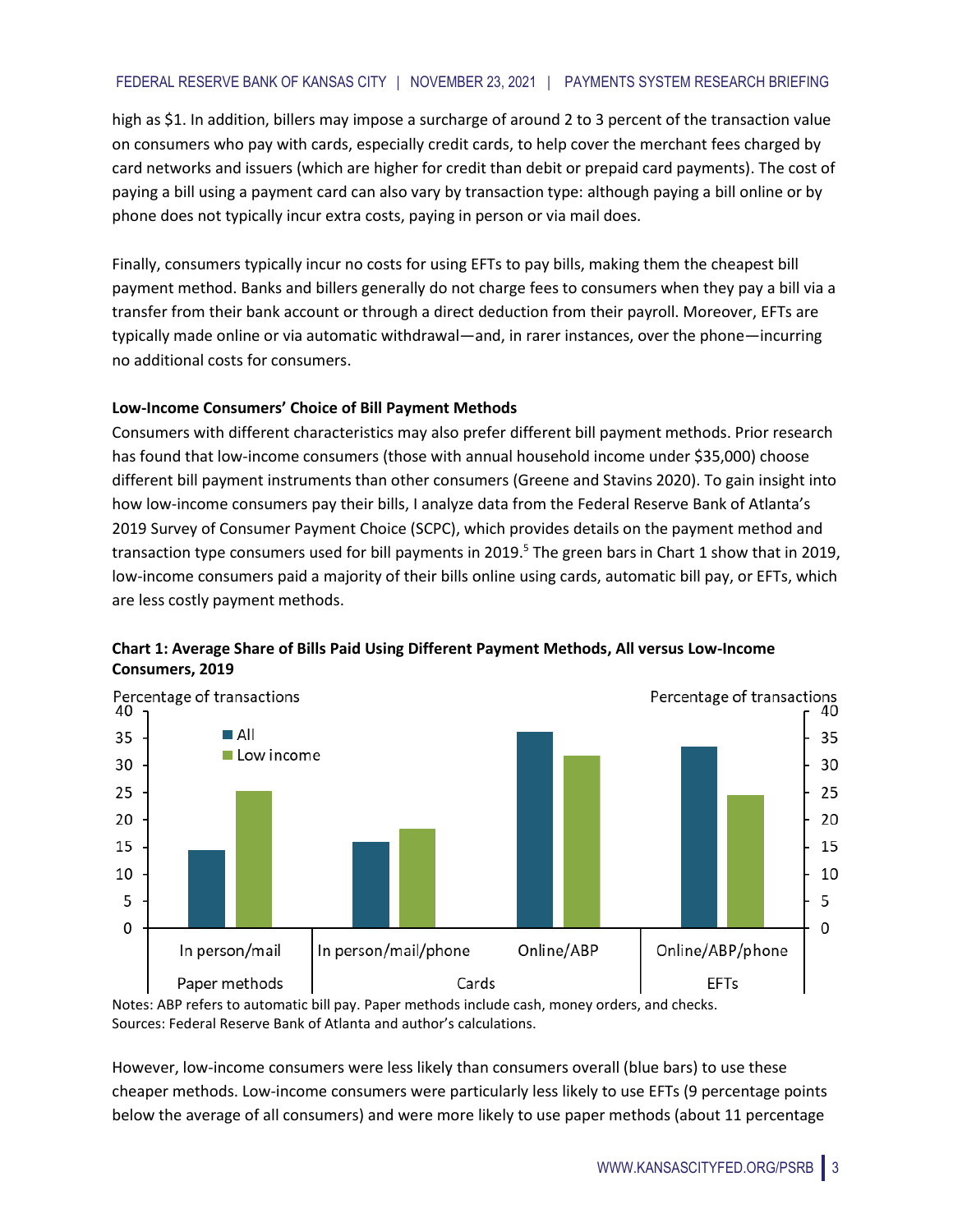points above the average of all consumers). Moreover, low-income consumers were significantly more likely to use cash—arguably the costliest paper method—than consumers overall (17.5 percent versus 7.9 percent). Finally, low-income consumers were more likely to pay bills (regardless of method) in person and via mail, thereby incurring higher costs.

### **Financial Exclusion as a Barrier to Cheaper Bill Payments**

Low-income consumers' above-average tendencies to use paper methods and make in-person or mail transactions for bill payments suggest that they may face barriers to adopting cheaper payment methods. One potential explanation for these tendencies is that low-income consumers are more likely to be financially excluded—that is, unbanked. According to the 2019 SCPC, low-income consumers were over 3.5 times more likely to be unbanked than consumers overall (23.7 percent versus 6.6 percent). Being unbanked limits low-income consumers' access to cheaper payment methods such as EFTs and debit cards. Although unbanked consumers can use prepaid cards, which are essentially debit cards, many may not own them, as the barriers to bank account ownership these consumers face are also likely to hinder their adoption of prepaid cards (Toh 2021). Moreover, those who do own prepaid cards may have to load funds onto their cards before they can use them, incurring reload fees as high as \$5.95 per reload. 6

The orange bars in Chart 2 show that unbanked low-income consumers indeed made relatively small percentages of bill payments using cheaper methods such as online or ABP card payments (19.4 percent) and EFTs (3.8 percent). Instead, unbanked low-income consumers paid most of their bills (59.8 percent) via paper methods in person or through the mail (50.9 percent used cash and 8.9 percent used money orders); 15.5 percent used prepaid cards (in person, online, or over the phone).<sup>7</sup>



**Chart 2: Average Share of Bills Paid Using Different Payment Methods, Banked versus Unbanked Low-Income Consumers, 2019**

Notes: ABP refers to automatic bill pay. Paper methods include cash, money orders, and checks. Sources: Federal Reserve Bank of Atlanta and author's calculations.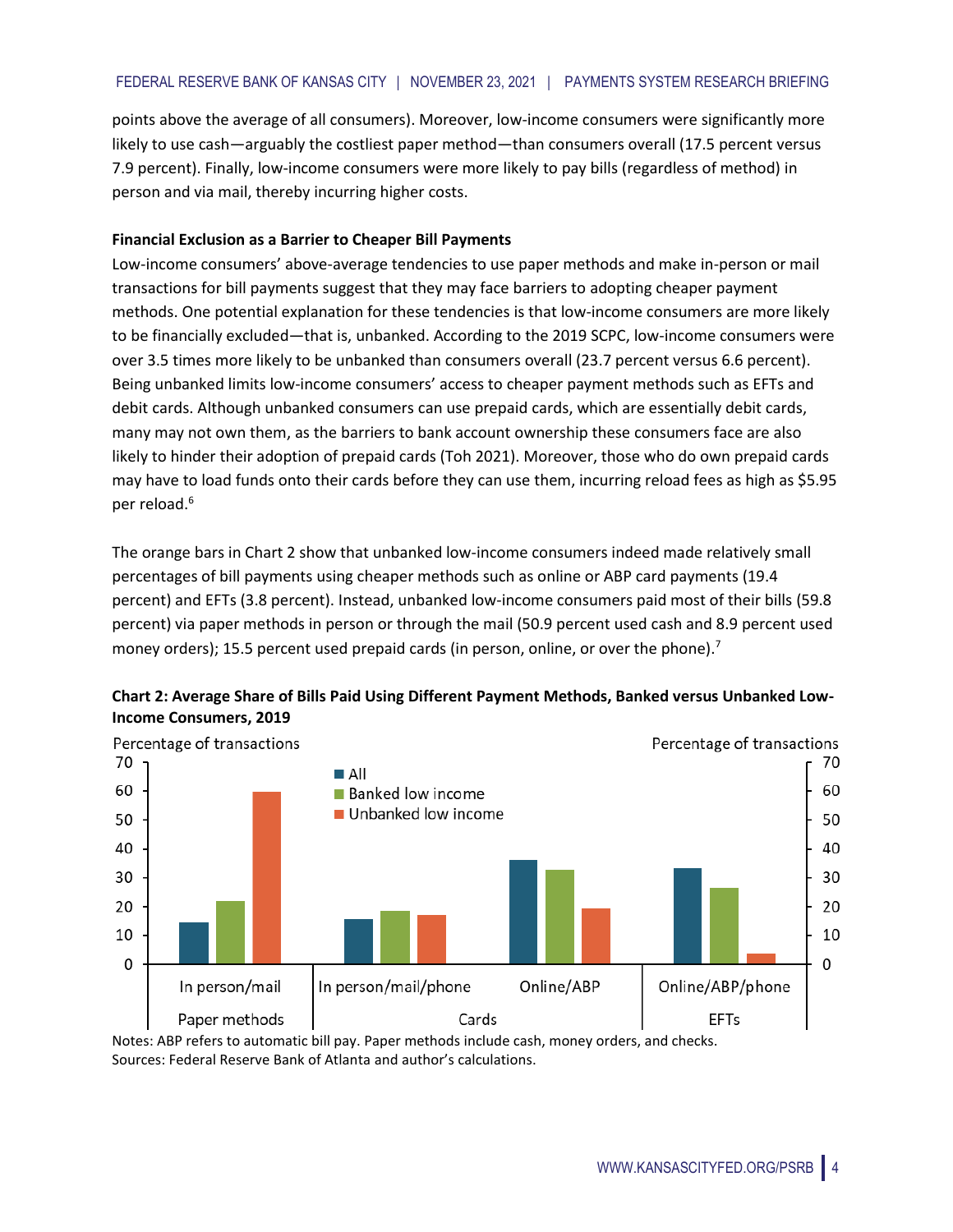However, financial exclusion only partly accounts for low-income consumers' reliance on costlier payment methods. Chart 2 shows that although banked low-income consumers (green bars) paid a larger share of their bills using less costly methods than unbanked low-income consumers (orange bars), they were still more likely to use costlier payment methods than consumers overall (blue bars). In particular, banked low-income consumers were 7.5 percentage points more likely than the overall population to use paper methods to pay bills, and were marginally more likely to use cards to pay bills in person, via mail, or over the phone.

Financial exclusion also cannot fully explain the persistence of low-income consumers' bill payment choices. Chart 3 shows that even during the COVID-19 pandemic in 2020 (green bars), when paying bills in person or via mail carried additional health risks, low-income consumers largely used the same bill payment methods and transaction types as they did in 2019 (blue bars). The share of bills paid in person, via mail, or over the phone with either paper methods or cards was roughly the same in 2020 as in 2019 (43.4 percent and 43.7 percent, respectively). Notably, in-person cash payments declined only slightly and remained one of the most common bill payment methods among low-income consumers in 2020, notwithstanding the high perceived health risks of using cash.





Notes: ABP refers to automatic bill pay. Paper methods include cash, money orders, and checks. Sources: Federal Reserve Bank of Atlanta and author's calculations.

# **Other Barriers to Cheaper Bill Payments**

Low-income consumers' tendency to use costlier payment methods and transaction types regardless of banking status—along with the persistence of these payment choices—suggests that they may face other barriers to adopting less costly methods. One likely barrier is digital exclusion. According to the 2019 Federal Deposit Insurance Corporation Survey of Household Use of Banking and Financial Services, 21.7 percent of low-income households lacked both smartphone and home internet access compared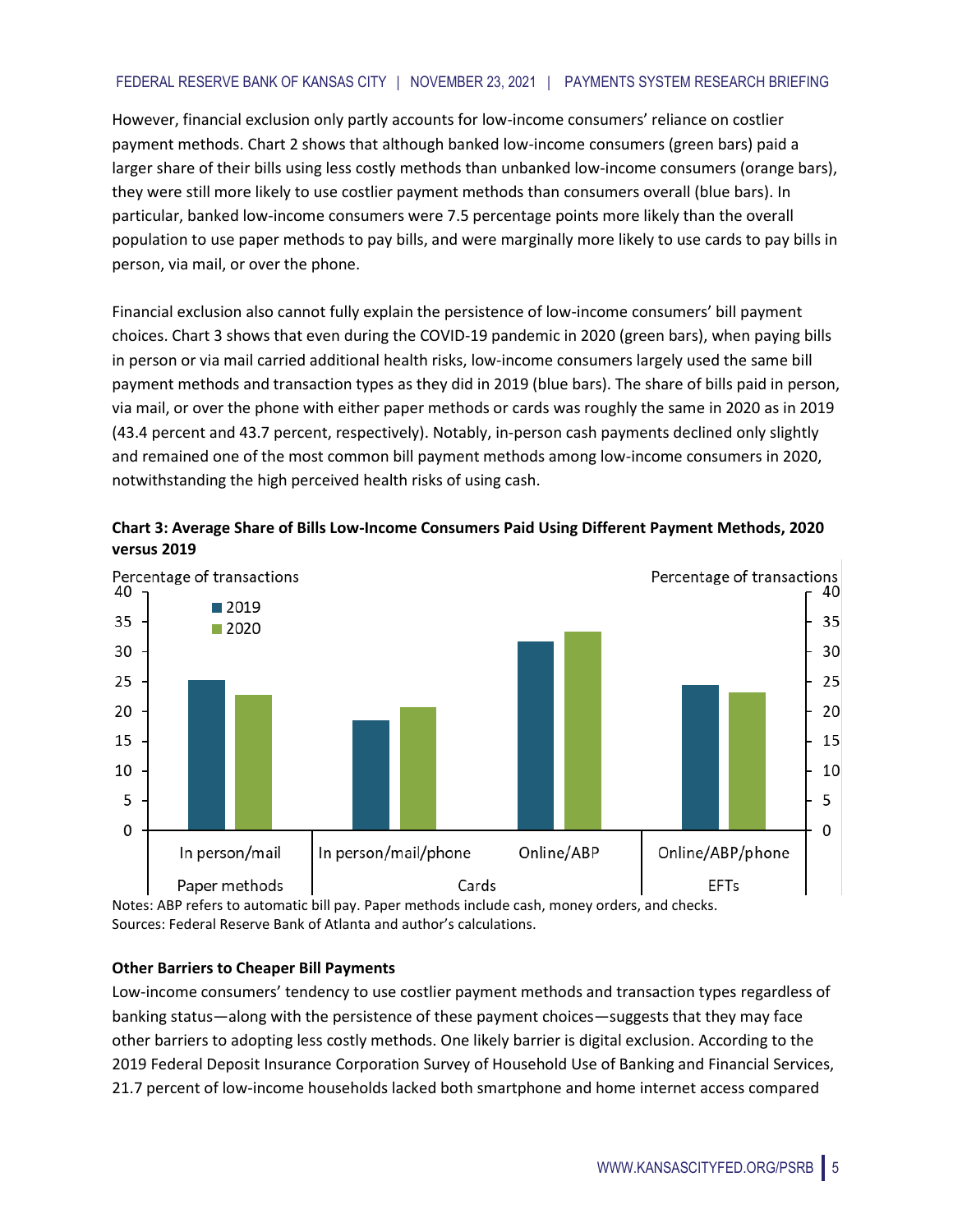with 9.1 percent of all households, implying low-income consumers are less able to make bill payments online.

A second likely barrier is a lack of trust in or familiarity with electronic payment methods such as cards, bank transfers, and online or automatic transactions. Some low-income consumers, particularly older consumers, may have always paid their bills using paper methods in person or via mail and may not want to or know how to pay their bills a different way. Others may feel less comfortable sharing their payment or bank account information with billers or perceive electronic payment methods and online transactions to be less secure.

A third possible barrier is cash flow constraints. Low-income consumers may be more likely to face cash flow constraints and therefore delay their bill payments until the last minute. Some billers require consumers to submit online payments (via card or bank transfer) one or more business days in advance for the payments to be considered on time, as payments may take several days to post. Consequently, low-income consumers with cash flow constraints may resort to paying their bills in person or using costly third-party bill payment services that offer immediate or same-day delivery.

# **Addressing Barriers to Cheaper Bill Payments**

The cost of bill payments likely imposes a financial burden on many low-income consumers, and boosting bank account ownership alone is unlikely to sufficiently address this problem. Low-income consumers may face multiple barriers to adopting less costly payment methods, from digital exclusion to cash flow constraints. Policymakers seeking to alleviate the financial burden of bill payments on lowincome consumers may need to take a multipronged approach, with initiatives to increase digital inclusion (such as expanding and improving the nation's broadband infrastructure), broaden financial and digital literacy, and promote the use of electronic methods for paying out income and government benefits.

Faster payments services may also help low-income consumers by improving their cash flow, thereby eliminating the need to use expensive expedited bill pay services or in-person payments. Although faster payments services are already available through the Zelle network, they are only accessible to lowincome consumers who bank with participating institutions and have the technologies to use mobile or internet banking. Moreover, billers do not currently accept payments via Zelle. The Federal Reserve's forthcoming FedNow service may play an important role in ensuring that low-income consumers, particularly those who are financially or digitally excluded, have access to faster payments services and can pay bills more affordably.

#### **Endnotes**

<sup>1</sup> An automatic bill payment is a prescheduled, recurring payment that can be set up through a credit, debit, or prepaid card or with a bank account.

<sup>2</sup> In my analysis, I consider both phone and online payments to be costless; I expect consumers who use these methods to have a phone line or internet connection already, so paying a bill this way would not incur an additional cost.